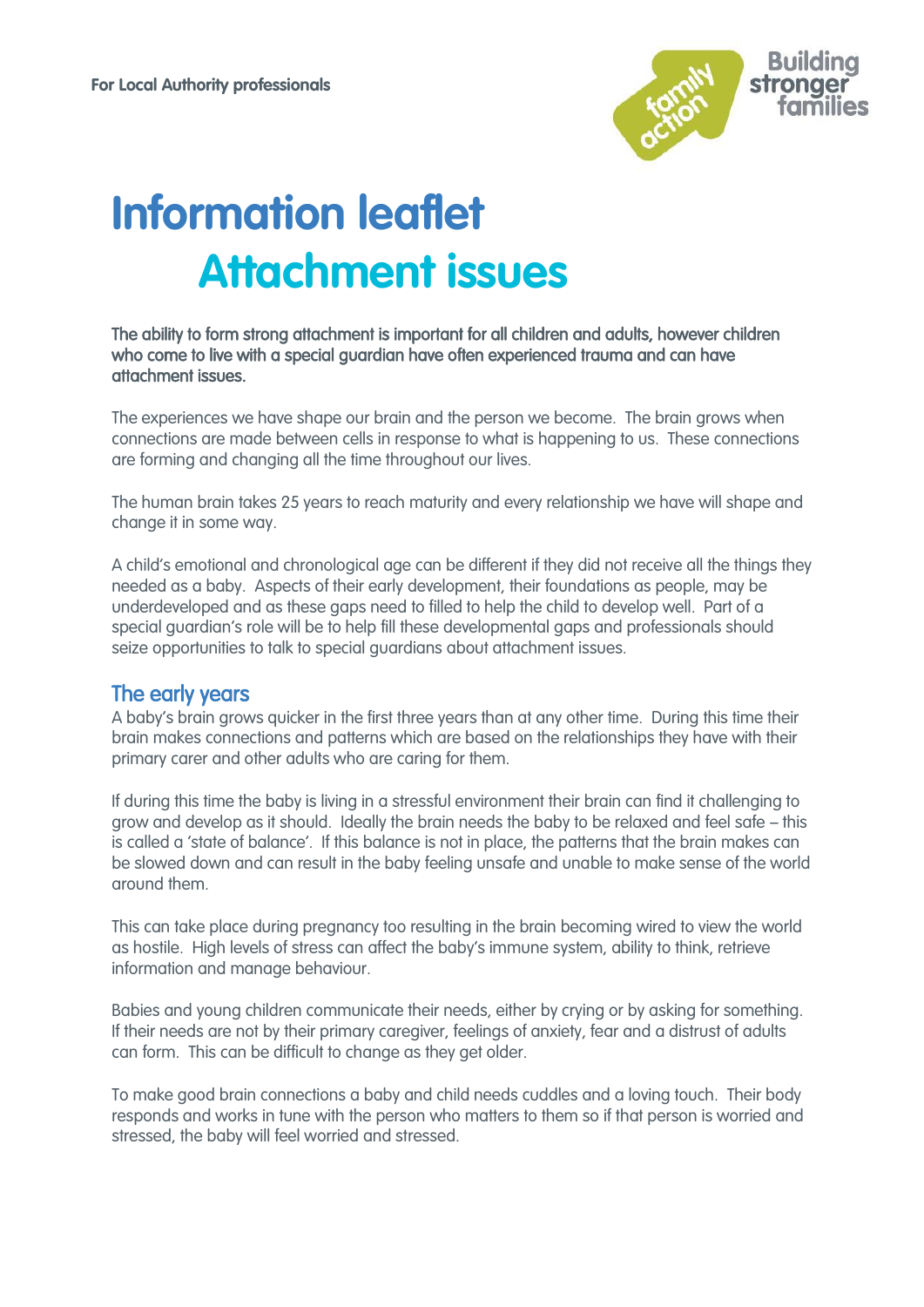

There are some key things to consider when thinking about a baby's brain development. It is important for the baby to feel that their carer thinks about and is aware of them. A baby also needs soothing when they are distressed and stimulation in order to engage them and help them learn.

After childhood the development of the brain slows down but it continues to make new connections throughout their lifetime.

## The teenage years

The brain changes dramatically during the teenage years. During these years the patterns that the brain has made change and teenagers begin to rely on peers rather than their caregivers to provide support and further develop their brain. If the teenager has lived through a stressful childhood this transition to becoming a teenager can be difficult and result in challenging behaviour.

The connections in the brain made during the teenage years are often less strong than those that were produced by repeated childhood experiences. The brain makes the best new connections by having good relationships with other people of all ages.

## Trauma

Many children living with special guardians have experienced some form of trauma. It is natural for most children to think their new home will be just the same as their old home.

Children and young people who have experienced trauma and stress can often have a number of triggers that bring back bad memories. These triggers can include images, sensations, environments or emotions. For many children transitions and changes taking place within their life, be it moving home or house or school, can result in them showing challenging behaviour.

Most children who have experienced trauma will have difficulties forming attachments. They will be unsure of the people around them. Many will become withdrawn and have difficulties with boundaries and building relationships. They might struggle to describe and show their feelings.

For some children traumatic experiences can result in them having physical problems such as hypersensitivity to physical contact, problems with coordination and increase in general medical conditions.

## Looking forward

Throughout our life our brain works best when we have caring and loving people around us who show us attention and respond to us. Although the development that takes place within the first three years of a baby's life is important it does not mean that problems cannot be fixed later in life and this is something that professionals can emphasise to special guardians.

Many children living with special guardians have experienced stressful environments and traumatic events. It is important to recognise that a child makes connections through repeated experiences and will expect things to stay the same. So when moving from a difficult environment to the special guardian's loving home it will take time for them to feel safe.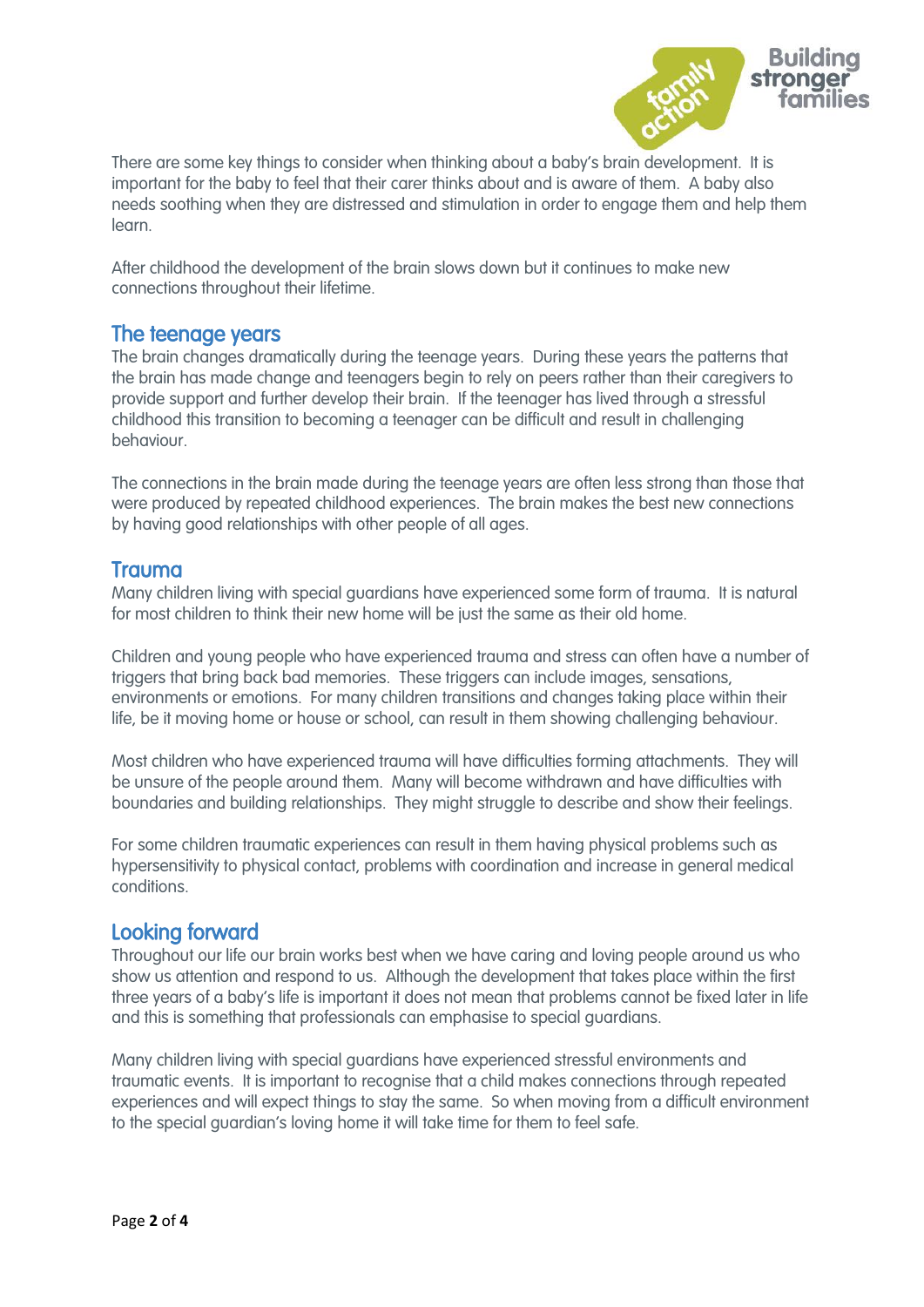

Professionals should remind special guardians that they can help the child by ensuring they are emotionally available to them by recognising when they need attention and responding to them. Depending on their age and emotional development, children are much less able than adults to self-regulate their feelings so special guardians need to be able to step in and comfort and reassure them. If the special guardian is relaxed and happy it is much more likely that the child will be too. All verbal and non-verbal communication will help the baby and child form attachments and develop.

It can be a long road but it is important that special guardians celebrate all achievements – no matter how big or small.

## Practical tips

- As a result of their previous experiences children might react differently to physical closeness and touch
- Special guardians should think about their non-verbal communication. They should try different facial expressions, movements and tone of voice.
- They should take a note of how the child reacts to different adults and see if they can understand why they react in the way they do.
- **Remind special guardians that children are more affected by the way you say something rather** than by what you are saying.
- **Try and use positive language. Words are powerful and shape the way babies and children** think, feel and behave.
- Special guardians could try new ways of communicating such as singing, poetry and telling jokes. These will help children form new connections in their brain.

## Key points

- **The ability to form good attachments is important for all children and adults, however children who** come to live with a special guardian have often experienced trauma and can have attachment issues.
- The human brain takes 25 years to reach maturity and every relationship we have will shape and change it in some way.
- A baby's brain grows quicker in the first three years than at any other time.
- **The brain changes dramatically during the teenage years. Teenagers rely on peers rather than their** caregivers to further develop their brain.
- Most children who have experienced trauma will have difficulties forming attachments.
- Although the development that takes place within the first three years of a baby's life is important it does not mean that problems cannot be fixed later in life.